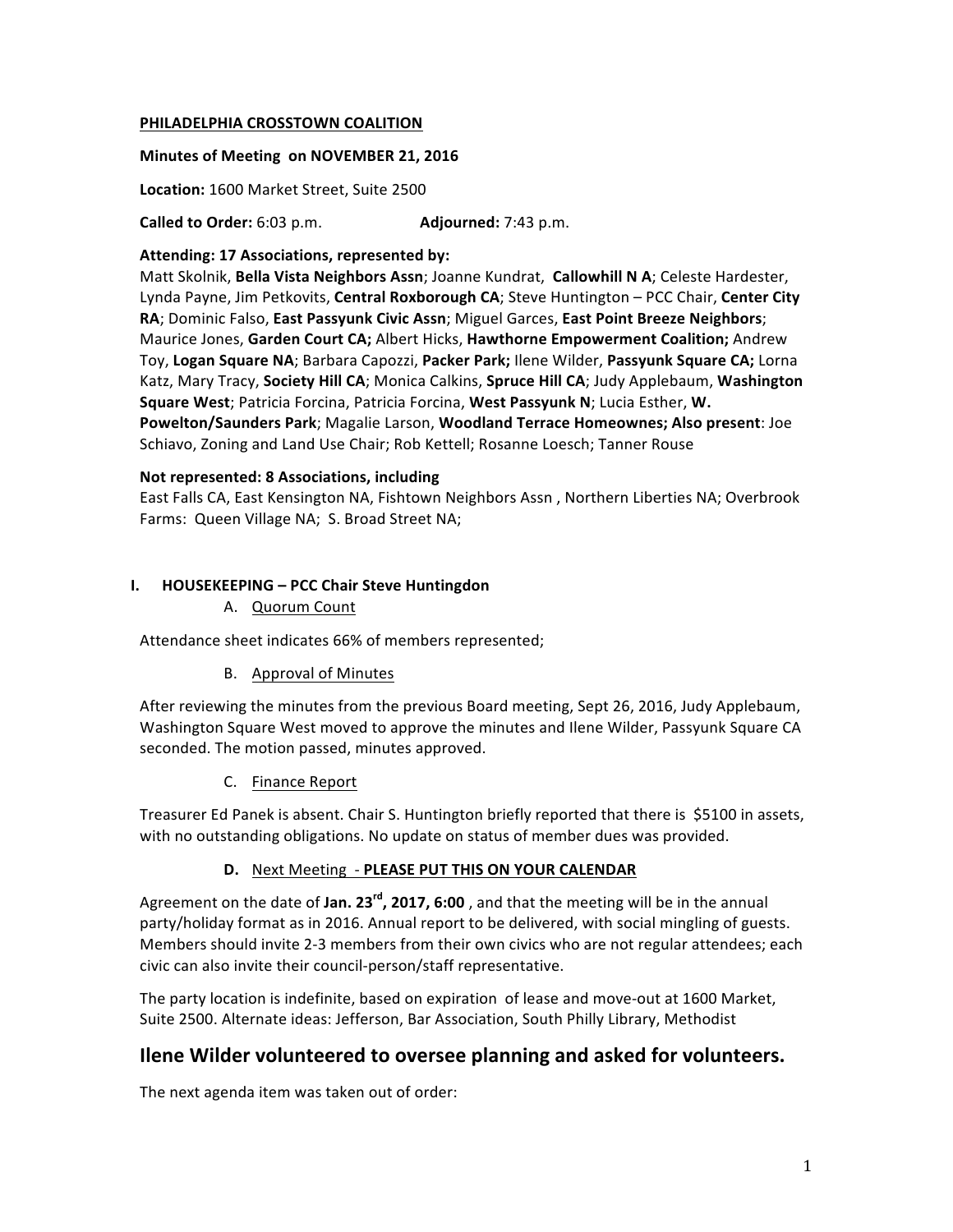## **VI.B – Anti-SLAPP Initiative**

Background: Peter Gold and Tanner Rouse worked with Steve Huntington on language for a Bill that was submitted to the Senate last year. Sen. Larry Farnese was the sponsor for the Bill, which the Senate passed 98-0. Communication was then attempted with Rep, Marsico, chair of the House Judiciary Committee, to keep it going, but the Bill languished with concern expressed about how it was written, and need for Chamber of Commerce input. A new Bill will have to be reintroduced again for any further activity to proceed.

Tanner Rouse said that many states have legislation against SLAPP suits. We are continuing to work on this. Peter Gold has spoken with Councilman Squilla about a City ordinance. City Hall is somewhat receptive.

Lorna Katz and Mary Purcell (?) met with State Rep. Mike O'Brien, who has offered to write the Bill, introduce it, and get in voted on in Harrisburg. He wants to partner with a Republican sponsor, and feels that starting the Bill with the House is the better strategy.

Peter Gold believes we need to continue communication with Rep. Marsico, and identify whom else we can speak with who has his ear. Joanne Kundrat of Callowhill has a connection in Hershey that she can contact regarding generating out-of-Philadelphia participation in this discussion. 

It was also suggested that we can contact Sen. Stewart Greenleaf, (Republican) chair of the Senate Judiciary Committee. (Note – his website pages states that his committee assignments are undetermined. Some State sites seem to be under construction at the moment.)

Roseanne Loesch of Society Hill asked if there are other Pennsylvania municipalities looking at this issue. Steve said there were other non-civic parties who were communicating with Sen. Farnese. 

A question was asked about contacting Rep. John Taylor (Republican) to help on this. (Coordinate with O'Brien?)

## **II.** REPORT ON OCT 22 9AM – 1:30 PM BUILDING BETTER CIVICS WORKSHOP - Rob Kettell

Rob Kettell reported there were 70 participants, with 20 of our 23 members represented, plus 19 new RCO's attended.

A Survey was conducted to determine how PCC could provide more value. Survey results are included in this board meeting handout . The strongest feedback indicated interest in

- more networking opportunities with other civics throughout the City, and
- Advocating for changes to City and State policies
- **III. SIGNAGE ON ONE PARKWAY AND MSB** Jeff Braff CCRA Ordinance 130109 (See Enclosure 10-16 re ordinance and approx. \$250,000 income expected from signs)
	- A. The Advertising community is interested in using two municipal buildings for signage: MSB and 1515 Arch Street.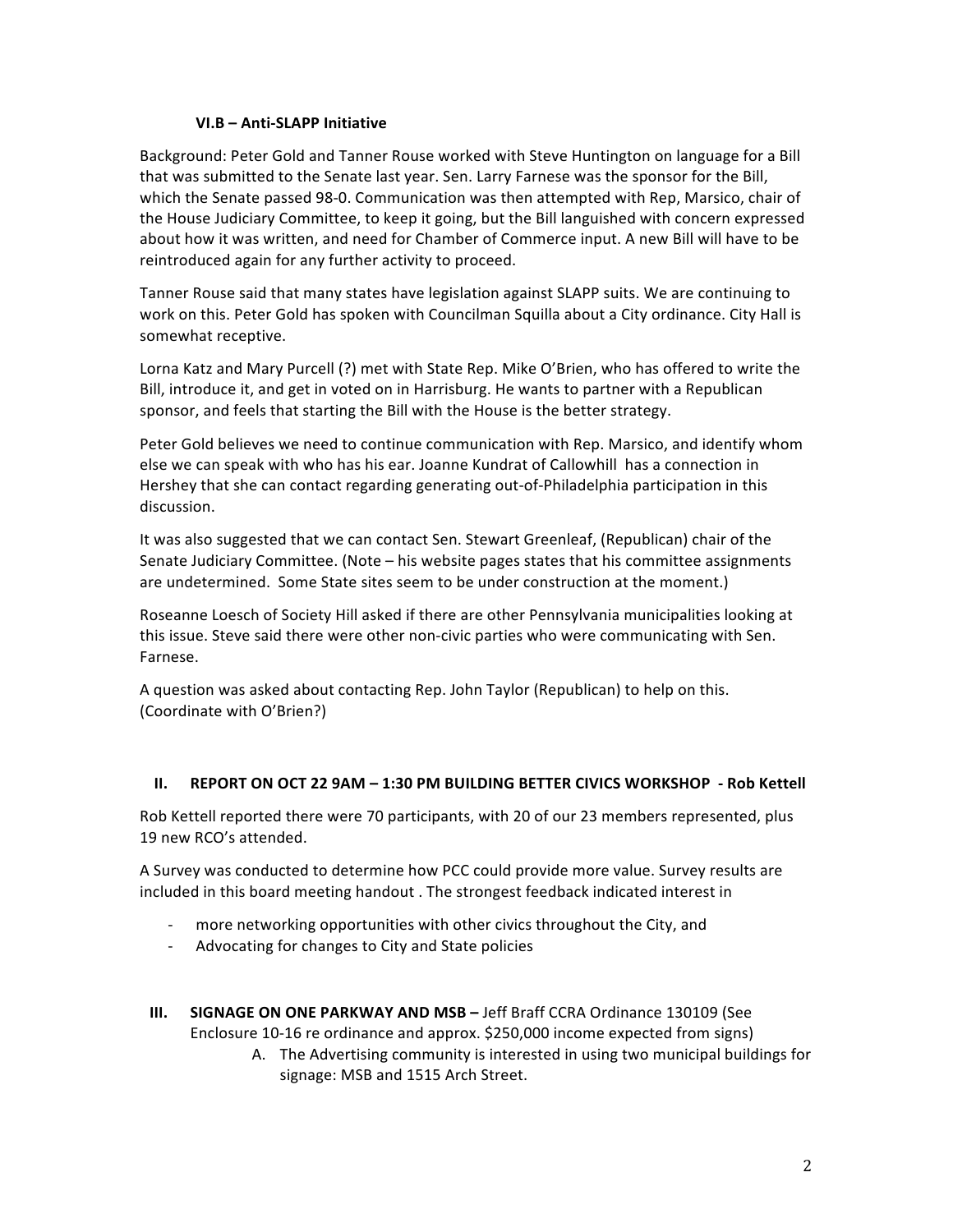- **B.** MOTION MADE by Roseanne Loesch of Society Hill: Resolved that, in light of their location in the civic heart of the country's only World Heritage designated city, an area that is one of the most recognizably Philadelphia places in the entire City, i.e., steps from Love Park, Dilworth Plaza, City Hall, and the Parkway, the PCC opposes the erection, attachment, or projection of any non-accessory signage, wraps, or displays on the structure or site of the Municipal Services Building and/or One Parkway (1515 Arch Street) pursuant to ordinance 130109. Judy Applebaum seconded the motion.
- C. Discussion: Mary Tracy said the material will be vinyl and that people inside the buildings would be looking through the windows at colored vinyl; Joanne Kundrat spoke with Councilman Squilla, who said that Council has already approved it, and that now it is just a matter of the Arts Commission approving the design. Jeff Graff reached out to Exec. Dir. Gary Jastrzab at PCPC who said that the Law Dept said that PCPC should not "fill in the blanks." Maurice Jones of Garden Court said the status of being a World Heritage site is important, and how we can alter this historical city when we are receiving tax credits. Further discussion about putting together and Advocacy Alliance with: Preservation Alliance; Design Advocacy Group; **Philadelphia Parks Alliance; Parkway Council; Center City District; Hidden City Philadelphia.** Alice of DAG has offered to write an Editorial; Roseanne suggested we testify at the Arts Commission hearing. (No motion was made regarding this.)
- D. A vote was taken on the motion. All represented members supported the motion except for Logan Square, whose board hadn't vote yet. Andy Toy said he would ask about getting an email vote.
- E. Mary Tracy said we have been in touch with PennDOT because we need to get certain distance regulations in place.
- F. Paul Stenke of the Arts Commission said he believes this won't come up in December, but we don't know. The Administration has appointed some people to the Arts Commission.

## **IV. ZONING AND LAND USE COMMITTEE - Committee Chair Joe Schiavo**

## A. Joe Schiavo is stepping down as Committee Chair

Appreciation was expressed for the tremendous service Joe has provided, and that he sets a high standard for future chairs. Please email your suggestions to Steve.

**B.** Revised Bill 160865 revising orange Zoning Notice posting regulations to include posting reason for ZBA hearing. SEE ENCLOSURE pg 16. At Rules Committee Hearing, it was noted that L&I has to redact contract info. It passed out of Rules Committee on Nov. 15, and will go to Council on Nov. 30. One of the criteria of the ordinance it what if a zoning hearing is continued, the new hearing date has to be posted on the orange Zoning Notice.

**C.** Proposed Taskforce to visit Darrell Clarke's office Re Council procedures relative to land-use legislation. Jeff Young and Ed Panek are crafting and agenda to get more civic inclusion.

**D.** RCO Regulation Recommendations - the PCC Zoning Committee reviewed regulations that have been considered during 2016 and proposed to PCPC. These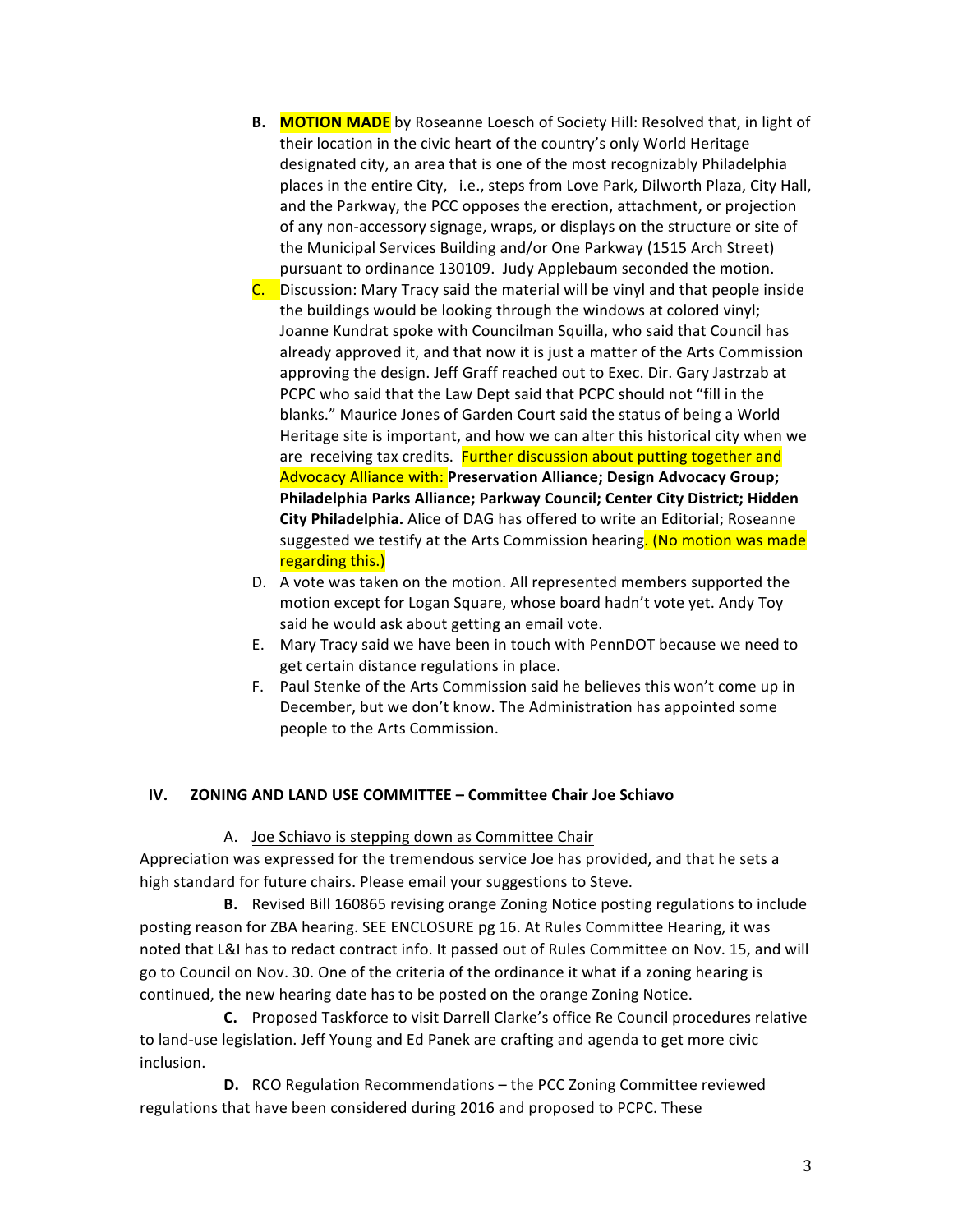recommendations were not taken up by PCPC because they would require change to the Zoning Code. Hence the committee took a vote to prioritize the top five recommendations and plans to present them to Councilmen Squilla and Henon for sponsorship. Prioritization is thus:

- 1. Start the RCO 45-day meeting clock after all meeting coordination decisions are made by the responsible parties, and after the  $RCO(s)$ have been served notice of the appeal application. Establish minimum RCO meeting public notice period standards and reconcile 45-day meeting clock and expedited hearing conflicts;
- 2. Establish an RCO minimum area standard to deter single-block and single-issue groups that congest the RCO mechanism;
- 3. Eliminate qualifying criteria exemptions for political wards and Pennsylvania municipal authorities;
- 4. Return to the one-year RCO registration standard; and
- 5. Establish clear re-notification protocol and responsibility for any continued public meeting or hearing.

**E.** Letter Endorsing Bill 160966 to Revise Civic Design Review Panel & Criteria to include sustainability. SEE ENCLOSURE p. 17. This Bill would ad a seat to the Civic Design Review Committee to represent Sustainability. Steve Huntington has taken the lead on this and has spoken with Councilwoman Blondell Reynolds Brown about sponsoring it. (Joe Schiavo feels that the CDR process is succeeding in part because it gets regular coverage from Plan Philly.

**A MOTION** was made by Magali Larson to write a letter is support of this Bill. Joanne Kudrat seconded the motion. Motion was approved with no objections.

## **V.** NEIGHBORHOOD HATE GRAFFITI – Ilene Wilder, Passyunk Square – see enclosure pp. **18-19**

Ilene reported that in recent weeks, hate graffiti and significant vandalism and property destruction has been occurring in parts of the City, including swastikas. The Philadelphia Jewish Labor Committee released a statement, which Passyunk Square and East Point Breeze civics both put on their website. Passyunk Sq has also created a tolerance/respect poster. Ilene asked if PCC would want to make a statement, with the goal of tamping down fear and channeling positive energy.

**A MOTION** was made by Judy Applebaum that PCC should write a letter condemning the hate rhetoric that has appeared in graffiti in the neighborhoods and in support of sending messages acknowledging our position. This letter would be sent to Chris Brenner/Philly.com. Joanne Kundrat seconded. The motion passed. Ilene will captain writing the letter, Andy Toy will aid, Steve Huntington will help circulate.